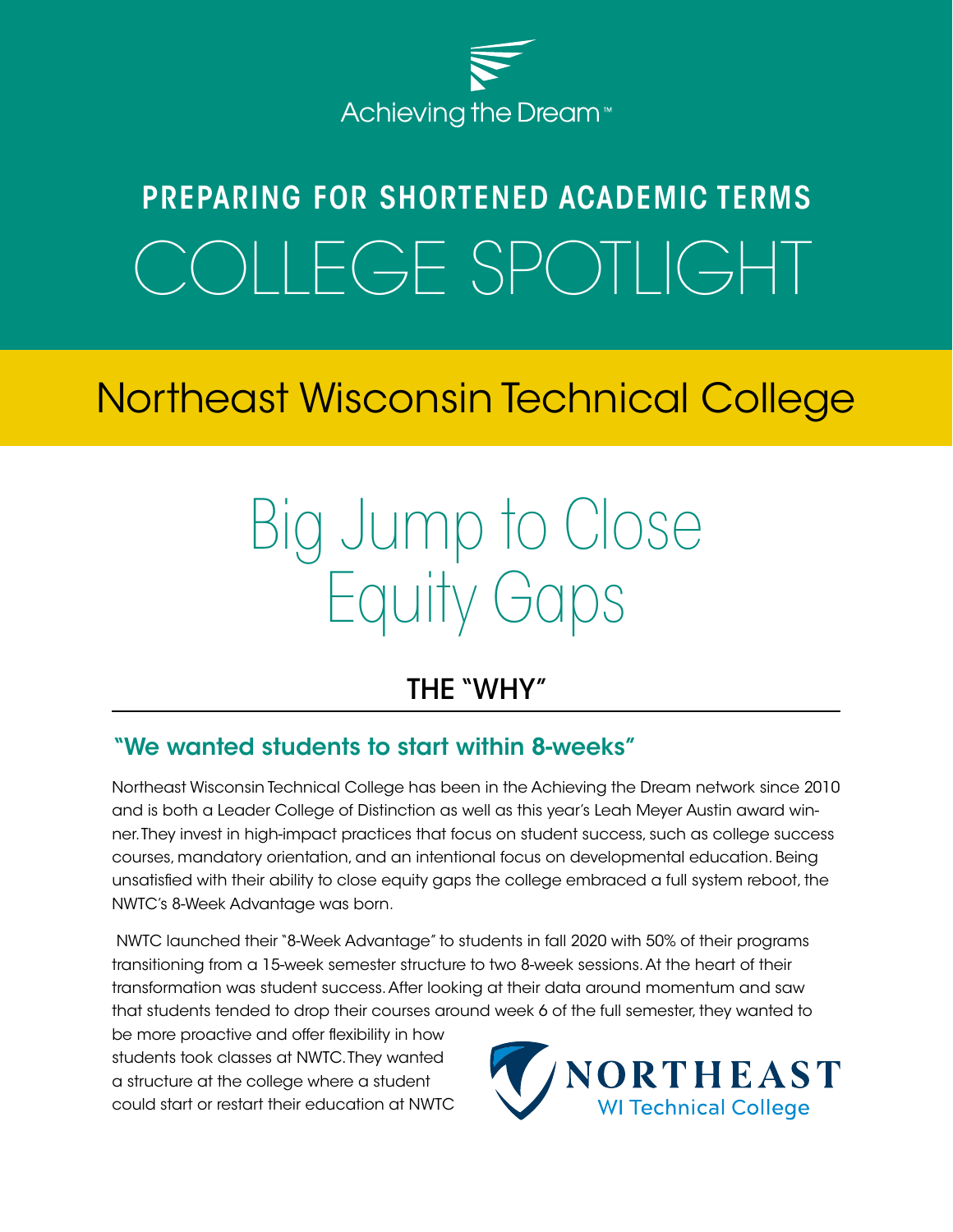within 8-weeks. If a student needed to stop out due to personal issues they could jump back in within 8-weeks to maintain momentum. A new student would start within 8-weeks no matter when they applied to the college. They hoped that disrupting how they offered classes at a systems level would increase access to courses faster and provide more flexibility; this would help increase success with their students of color and close the equity gaps.

#### THE WORK

#### "Trying to make the huge change more manageable"

NWTC's president announced the college's new direction at an in-service in the fall of 2018. The college took time to develop a shared understanding surrounding the work involved and what it

meant for staff, faculty, and their students. After settling into the start of the semester, executive team understood that it was time to share the work and began intentionally communicating across the college. The vice presidents of academics and student success made themselves available to their respective areas and began conducting listening sessions to get critical feedback, address questions, and be able to deliver key information to faculty, staff and students.

Within that first year, NWTC leveraged expertise in the field and engaged speakers from ATD, Amarillo College, and Odessa College to share their experiences and best practices with



all stakeholders. They also engaged their new Teaching and Learning Center to start having conversations with small groups of faculty to begin to plan the course redesign process. Their implementation strategy was to try to make this huge change more manageable with a focus on redesign, steering faculty away from compression.

#### "8-Week Peek"

To help keep the college updated as the work progressed NWTC launched intentional communication components meant to meet the needs of the various stakeholders. The "8-Week Peek," began with a focus on the "Why" and evolved to provide college-wide updates on the project. Through this campaign they shared internal data on their current 8-week courses, as well as, created and launched two explainer videos that focused on the internal college stakeholder and student audience. The 8-Week Peek engaged the college community through updates on decision made, work completion, and celebration of milestones.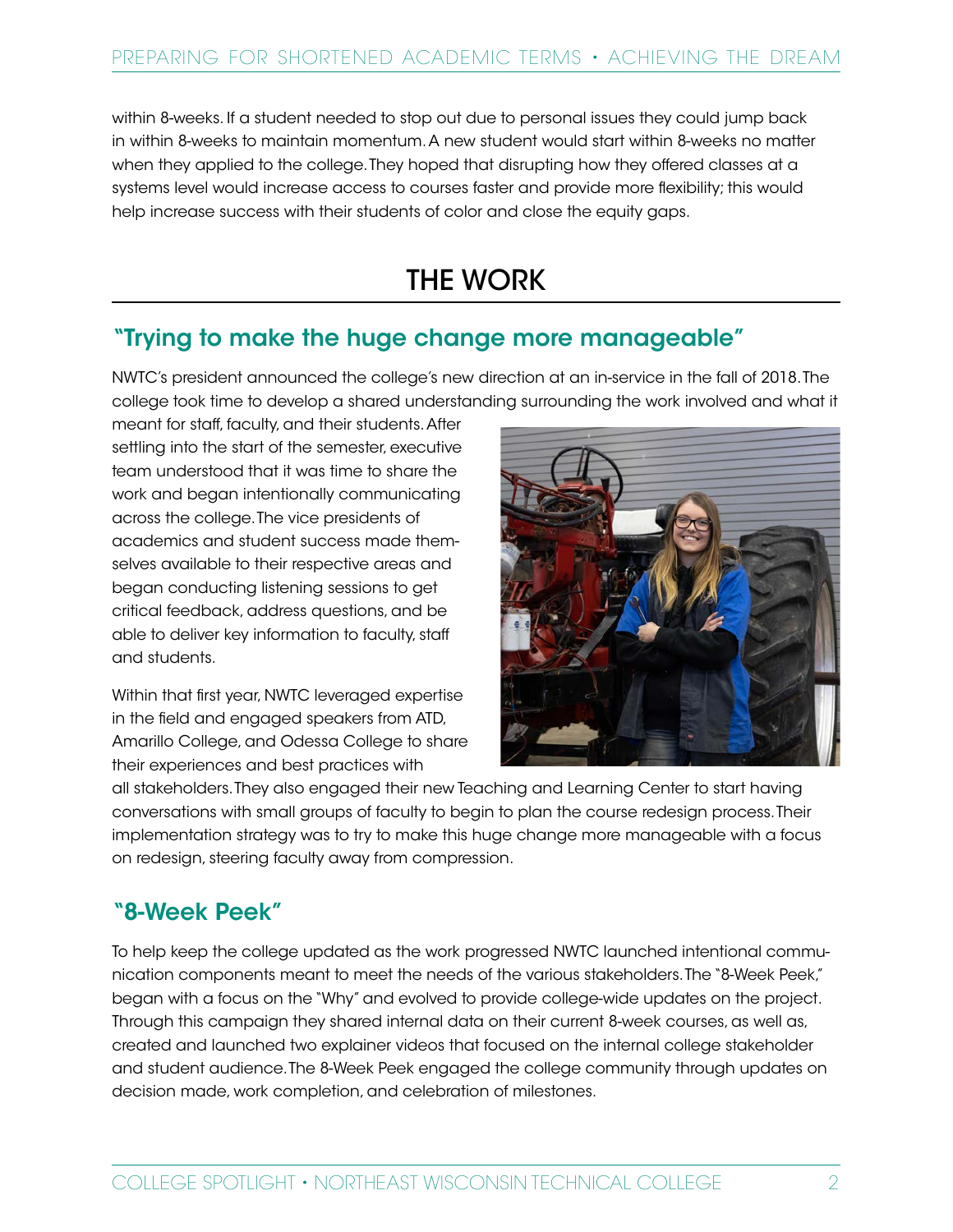A critical facet of launching this project and building ownership involved going to program teams and talking with faculty about what this change would look like for them. The project team continued to meet with faculty through the process, gathering feedback and sharing information. It was highly important to have faculty leadership and representation on all committees to share what they needed to ensure success for all students.

Finally, the college built a central hub site where they kept all the information and updates. They leveraged their internal portal and used their website for external-facing stakeholders. Lastly, they engaged their learning management system, student portal, and other social media platforms to provide students with updates and information on the work.

#### Different strategies for new and current students

As NWTC launched this transformation at the college, they realized they would need to develop different strategies for new and current students. For example, since new students did not have any experience at NWTC yet, they learned about the 8-Week Advantage through a press release that directed prospects to view the [NWTC 8-Week Advantage Website.](https://www.nwtc.edu/future-students/flexed/8-week-advantage) The college also communicated the changes through K-12 counselors and administrators, recruiters, and admissions advisors for new incoming high school students so students were aware before they arrived.

Current students struggled most with what moving to an 8-week calendar meant for them and why NWTC was making the change. Students learned about the new academic calendar via an e-mail that included the details of the new structure, the reasons why, and an initial timeline.

The college created listening sessions for current students to allow them to learn about the transition throughout Fall/Spring '19-20 and to ask questions about their specific programs. Talking points were created to help communicate the national data on the success of this format. These emphasized that courses in 8-week sessions would have the same outcomes and the same number of hours of instruction while allowing students to focus on fewer classes at one time, which would aid in their success. Faculty were also key in helping communicate to their current students what it meant for their program.

As part of their efforts to improve diversity, equity, and inclusion within the campus community, a series of courses have been developed for faculty and staff. In addition to participating in Living Inclusively, faculty participate in a Teaching Inclusively course, and staff participate in Serving Inclusively.